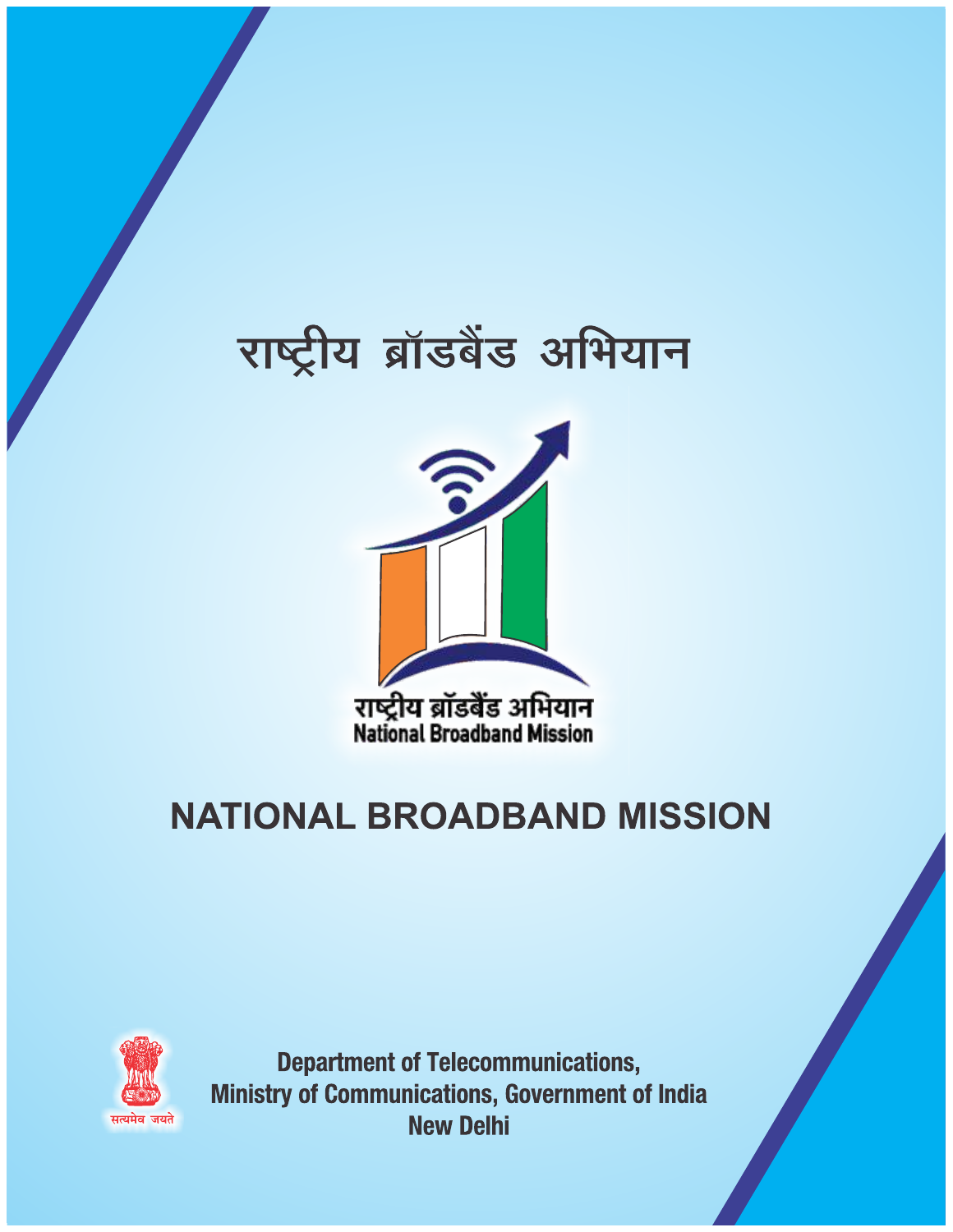

रविशंकर प्रसाद **RAVI SHANKAR PRASAD** 



मंत्री विधि एवं न्याय, संचार एवं इलेक्ट्रॉनिकी और सूचना प्रौद्योगिकी मारत सरकार **MINISTER OF** LAW & JUSTICE, COMMUNICATIONS AND ELECTRONICS & INFORMATION, TECHNOLOGY **GOVERNMENT OF INDIA** 



#### **MESSAGE**

The vision of Digital India programme is to transform India into a digitally empowered society and knowledge economy. Providing broadband connectivity to each village of the country our goal. National Broadband Mission shall be a game changer in realizing the vision and objectives of Digital India Programme.

The Mission will facilitate creation of vast digital infrastructure required for universal broadband connectivity by addressing the challenges and removing the bottlenecks in coordination with all stakeholders.

I am sanguine that with the concerted efforts of the Department of Telecommunications and all stakeholders, the National Broadband Mission will ensure equitable access to Digital Communications across all sections and strata of our society, and help in bridging the Digital Divide.

I convey my best wishes for success of the Mission.

(Ravi Shankar Prasad)

New Delhi 17th December, 2019



Electronics Niketan, 6 C.G.O. Complex, Lodhi Road, New Delhi-110003 Phone: 011-24369191, 24362626 FAX: 011-24366070



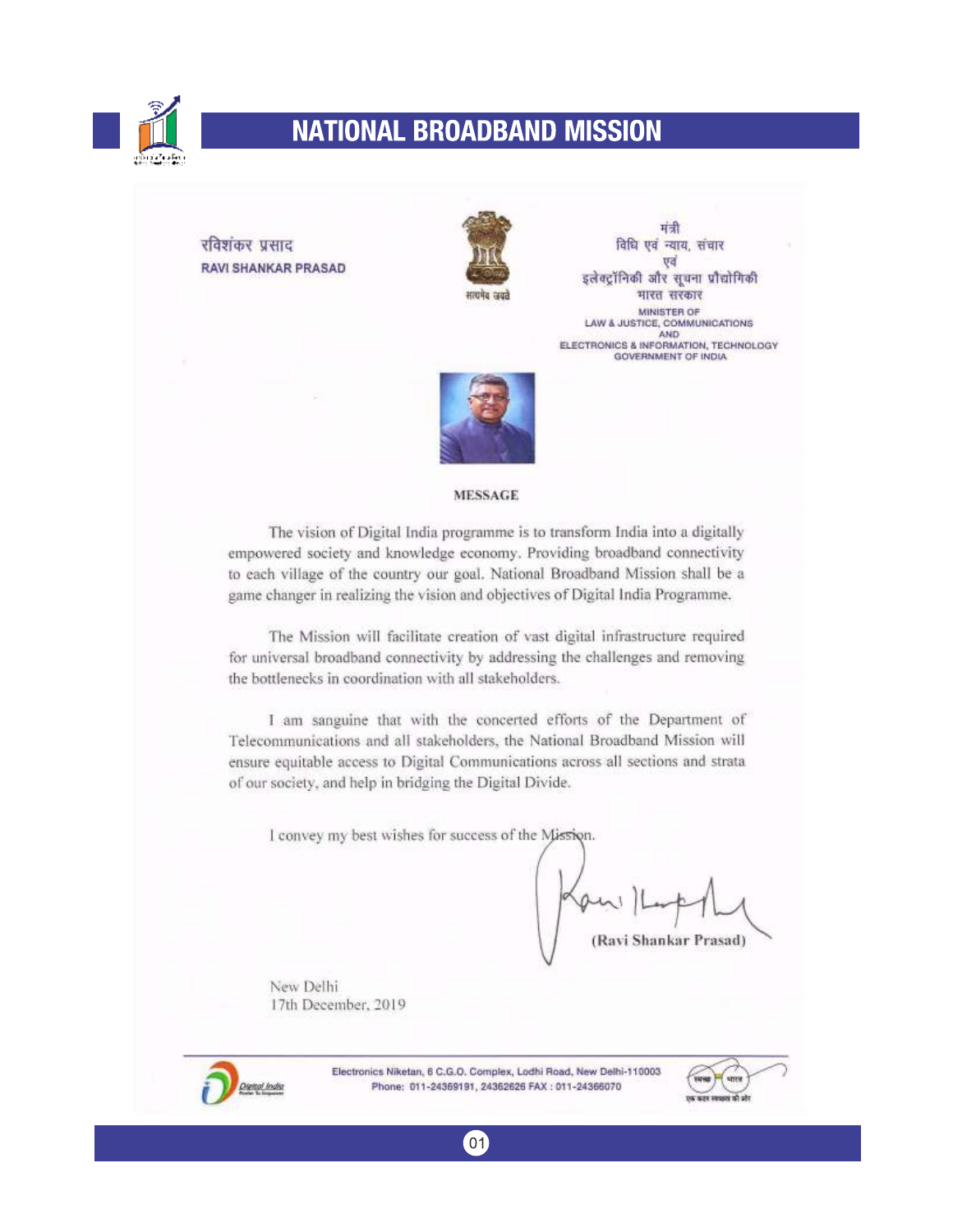

#### संजय घोत्रे **SANJAY DHOTRE**



राज्य मंत्री इलेक्ट्रॉनिकी और सूचना प्रौद्योगिकी, संचार एवं मानव संसाधन विकास मंत्रालय मारत सरकार Minister of State Electronics & Information Technology. Communications and Human Resource Development Government of India



#### **MESSAGE**

I am glad to know that the Department of Telecommunications is launching the National Broadband Mission. This Mission will enable fast track growth of digital communications infrastructure which is necessary for the socio-economic development of the country and its citizens.

The Mission is structured with strong emphasis on the three principles of universality, affordability and quality to facilitate universal access to broadband services throughout the country, especially in rural and remote areas.

My best wishes for the success of the Mission.

ree

(Sanjay Shamrao Dhotre)

New Delhi 17<sup>th</sup> December, 2019

Digital India

कार्यालय : इलेक्ट्रॉनिक्स निकेतन, 6, सी.जी.ओ. कॉम्प्लेक्स, नई दिल्ली–110003, दूरभाष : 011.24368757-58 फैक्स : 011.24360958 Office : Electronics Niketan , 6, C.G.O. Complex, New Delhi-110003, Tel. : 011-24368757-58, Fax : 011-24360958 Website : www.meity.gov.in

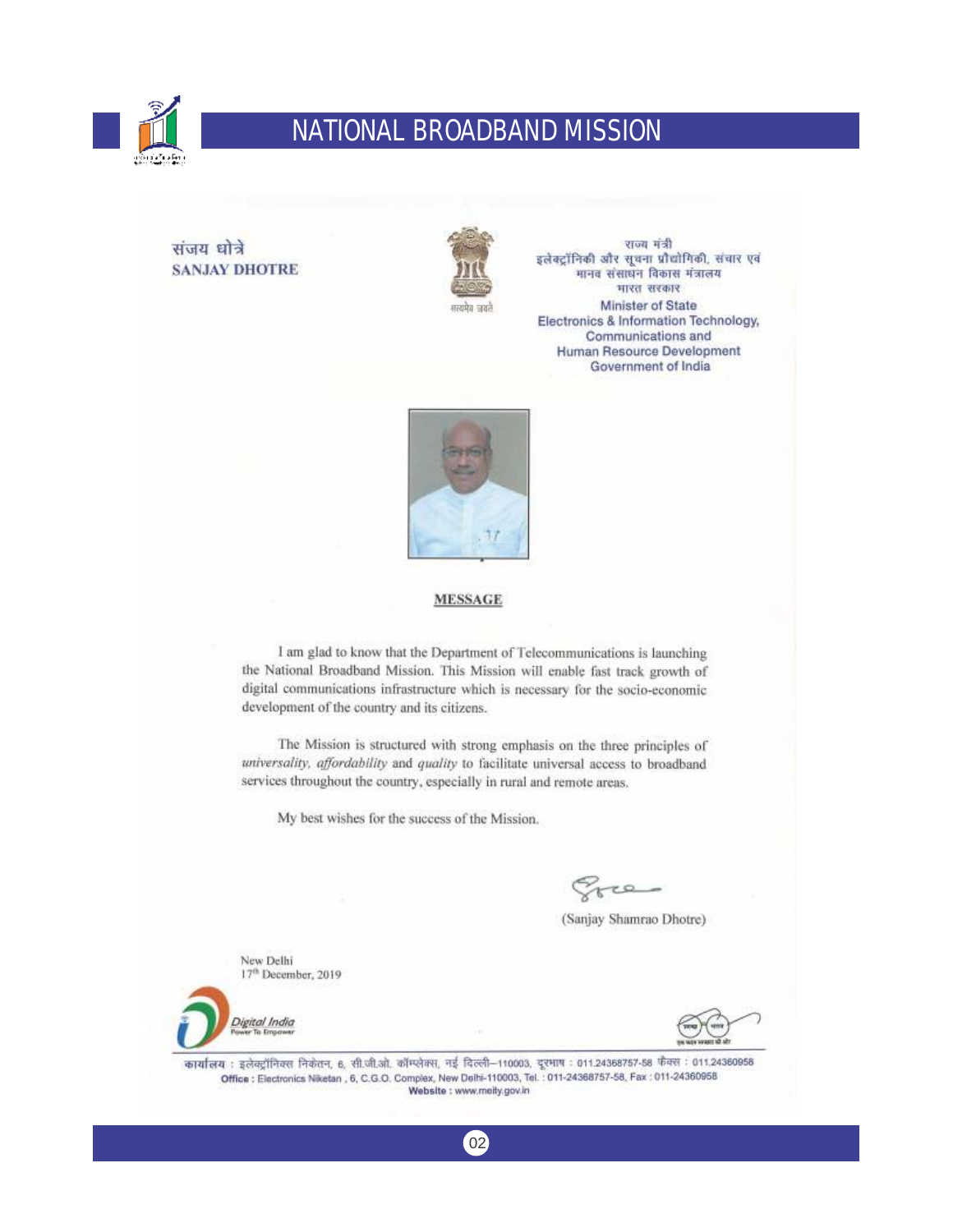

अशु प्रकाश, आई.ए.एस. सचिव Anshu Prakash, I.A.S Secretary



भारत सरकार संचार मंत्रालय दूरसंचार विभाग Government of India Ministry of Communications Department of Telecommunications



#### **MESSAGE**

Telecommunications Sector provides the critical infrastructure vital for progress of economic growth and development. A well connected Digital India is imperative for ushering in Industry 4.0, Machine to Machine Communication, Internet of Things and promoting various existing and emerging sectors which ride on the Telecom connectivity. The significance of Telecommunications and Broadband pervades all sectors and all sections of the society.

Enabling Broadband connectivity across the country is essential to bridge the Digital divide between rural-urban and rich-poor. This will also promote egovernance, transparency, financial inclusion and ease of doing business.

In the above context, the Department of Telecommunications is taking an important step by launching the National Broadband Mission with a vision to provide affordable and universal access of Broadband to all.

The National Broadband Mission can achieve the envisaged goals only with active support of all stakeholders including other Central Government Ministries/Departments, State Governments, Local Bodies, Telecom Industry and the Civil Society.

I wish the National Broadband Mission all success.

(Anshu Prakash)

New Delhi 17th December 2019

संचार भवन, 20, अशोक रोड़, नई दिल्ली-110 001 / Sanchar Bhawan, 20, Ashoka Road, New Delhi-110 001 Tel.: +91-11-23719898, Fax: +91-11-23711514, E-mail: secy-dot@nic.in

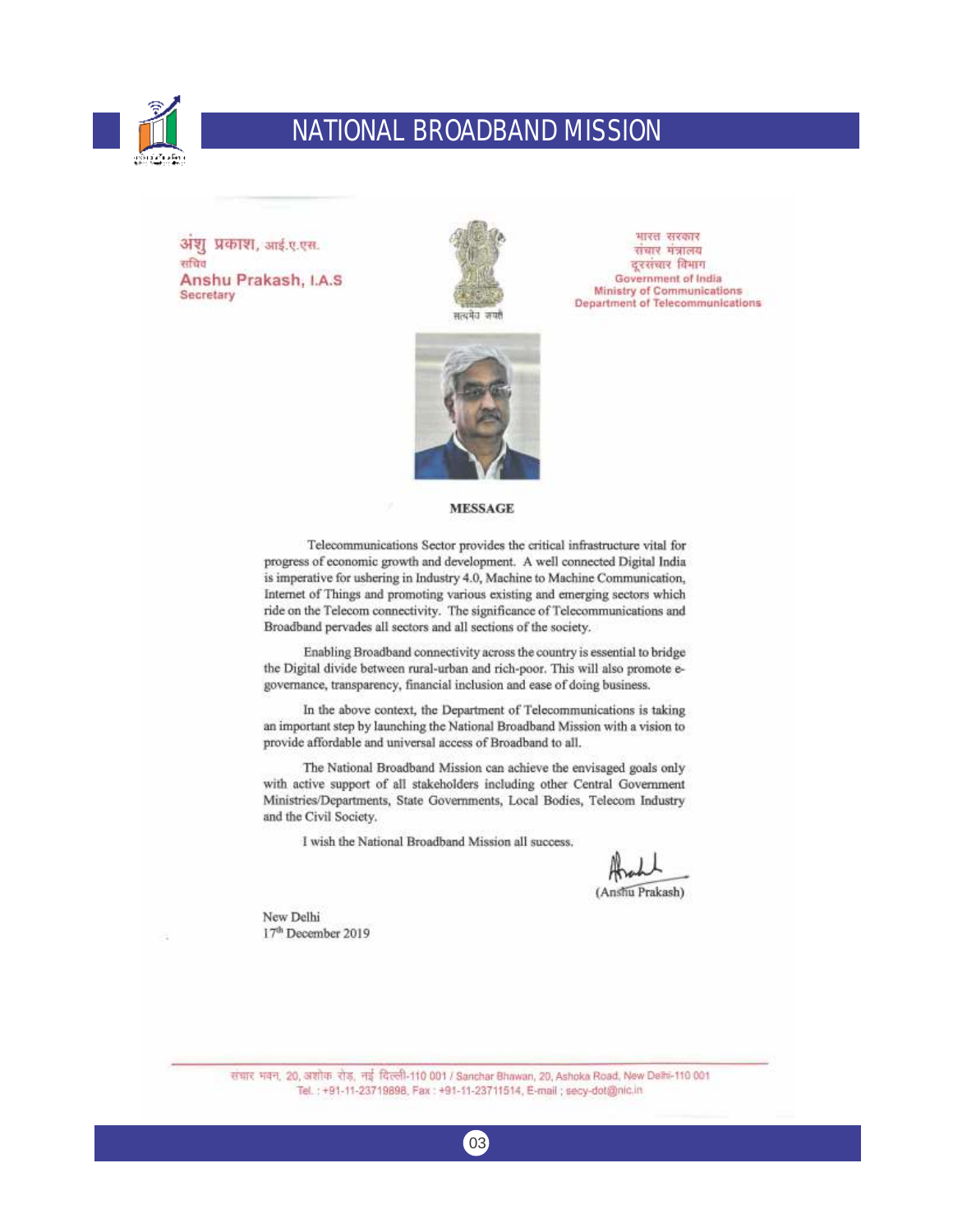



# राष्ट्रीय ब्रॉडबैंड अभियान **National Broadband Mission**

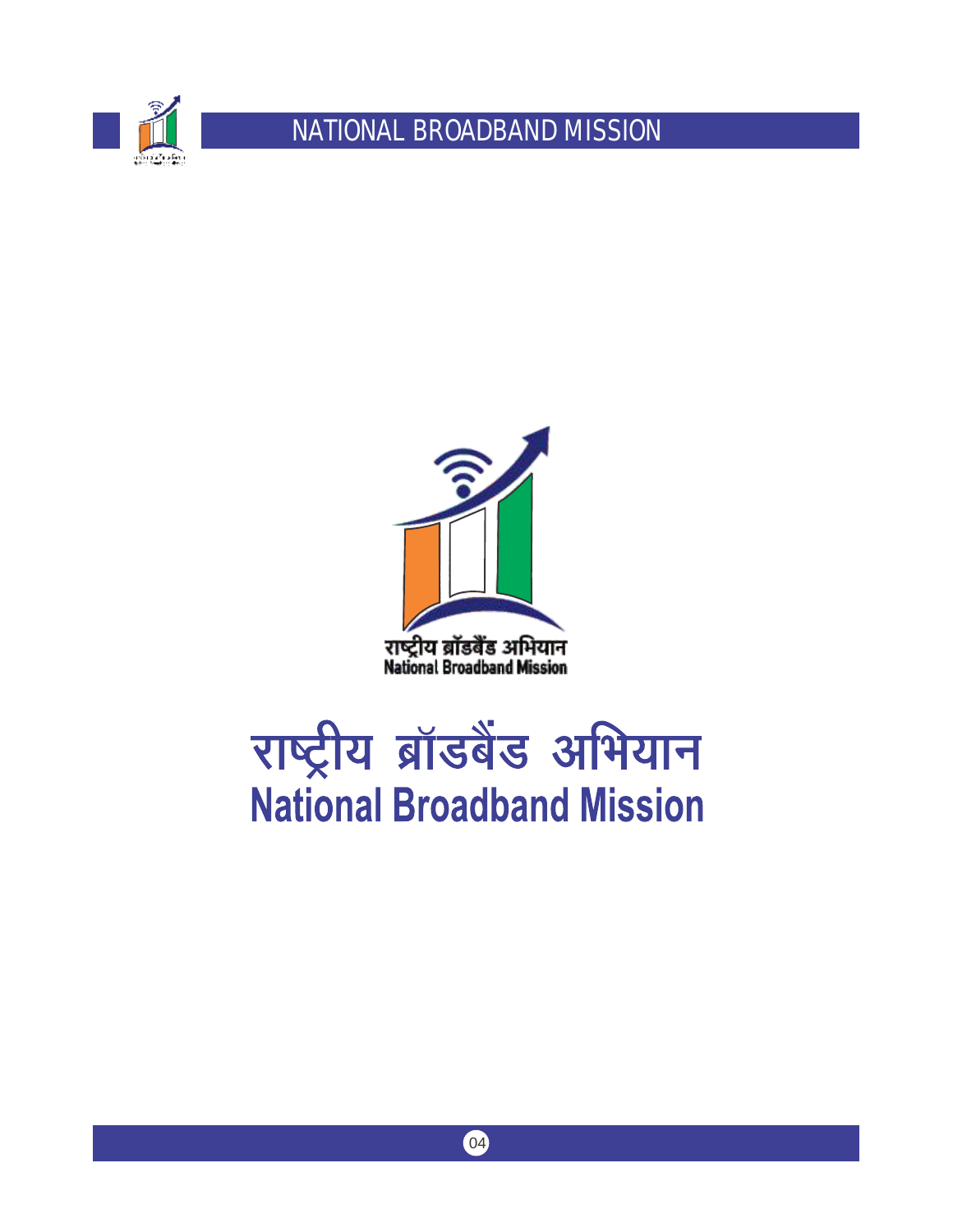

## **1 Background**

Digital Connectivity is a key factor for holistic growth across sectors. Enabling Broadband connectivity across the country is essential to bridge the Digital divide between rural-urban and rich-poor. This will also promote egovernance, transparency, financial inclusion and ease of doing business.It has led tosocio-economic development of citizens across developing and developed economies.For India, the connectivity is the key requirement across all infrastructure sectors such as water, electricity, communication, gas, highways, ports, airports etc.

The Indian telecommunications sector has historically been a strong performer and more so in the recent past where it has witnessed a higher growth. As of September, 2019the broadband penetration in India stood at 625.42 million, an increase of over 100% since the introduction of the first 4G networks in the country in 2015. During the same period, the data usage is now nearly 10 GB per subscriber per month. The quantum jump in broadband subscribers has catapulted India to be the largest consumer of mobile data in the world, overtaking USA and China in peak consumption. While the significant coverage of 4G is now a reality, there is still room to grow, and strengthen the underlying infrastructure. It is also important that such universal access to broadband is affordable and of high quality.

Accordingly, National Digital Communications Policy – 2018 (NDCP-18) recognizes digital communications infrastructure and services as key enablers and critical determinants of India's growth and well-being.One of the objectives of NDCP-18 is to provision 'Broadband for All' so that the resulting benefits of wide-spread, equitable and inclusive growth are enjoyed by all. The policy aims to empower citizens by effectively bridging the digital divide.

In order to operationalize 'Broadband for All' a "National Broadband Mission" or "Rashtriya Broadband Abhiyan"needs to be set up to secure universal broadband access. The objective of this document is to outline the need, objectives, functions and the proposed structure of the National Broadband Mission.

## **2 Importance of Broadband**

The importance of broadband cannot be overstated, and the transformative potential of the technology has far reaching implications for the society, industry, Government and the economy.

For the agrarian sector, broadband is well equipped to deliver increased outputs, lower costs, easier administration, remote monitoring of livestock and better security. Broadband also has a proven track record in enabling the emergence of Small and Medium Enterprises (SMEs), stimulating job creation, driving operational and business efficiencies that accrue from enterprises' use of cloud computing, and facilitating changes and improvements in work practices. From bringing healthcare and education services to the remote regions, to stimulating environmental responsibility by reducing the need to travel, and revamping transportation, energy, and even the very nature of work, broadband has assumed a position of great import for all nations.

Over the last decade, there has been a global escalation in the penetration and usage of broadband and internet because of its vital role in the functioning of modern societies. It has also been repeatedly stressed by economists and academicians, in their effort to quantify the effects mentioned above, that socio-economic welfare has a direct link with broadband penetration. A recent report published by the Indian Council for Research on International Economic Relations (ICRIER) found that a 10% increase in Internet subscribers in India results in a 3.2 percent increase in the rate of growth of State per capita GDP and a 10 percent increase in India's mobile Internet traffic, delivers on an average a 1.6 percent increase in India's GDP. India has been classified as a mobile first economy since over 90 percent Indian subscribers are accessing the broadband on mobile.

Widespread use of digital communications to supplement the physical infrastructure and availability of quality basic services for a large part of the population, makes broadband a biggest transformational opportunity, not only enabling leapfrogging from currently deficient citizen services delivery system to a universal services delivery system, but also opening up a plethora of economic opportunities for everyone. It is undeniable that a digital revolution does offer a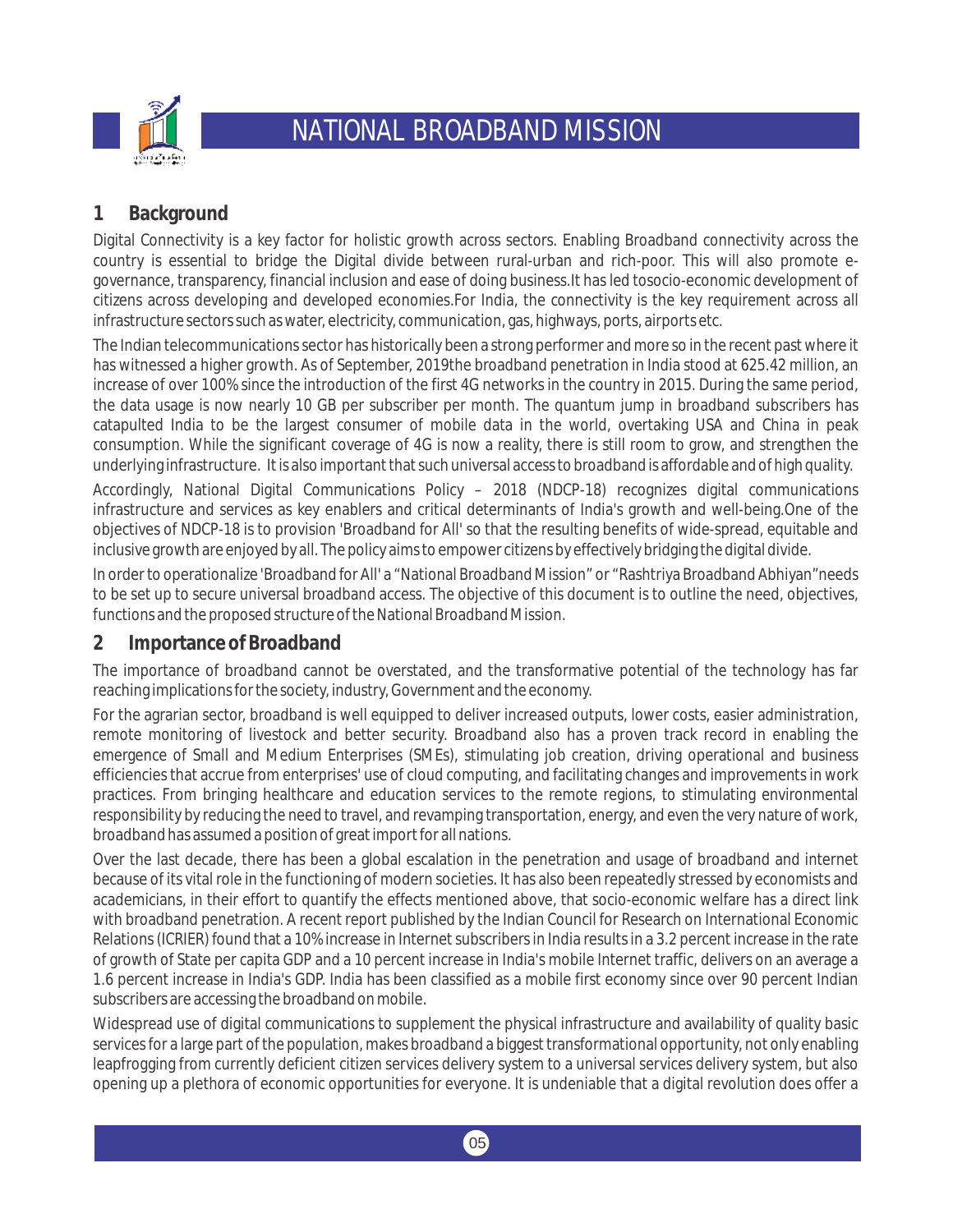

massive opportunity to change the status quo. The direction we take from hereon, will determine whether we exploit this opportunity or miss it.

Every sector and allcountrymen stand to benefit significantly from the adoption of broadband. Using this opportunity to our advantage would require conscious, well thought out interventions from policy makers. This will include interventions in the areas of digital communications, digital content, digital services, digital regulations, security etc.

## **3 Present State of Broadband in India**

The current state of broadband in the nation is vibrant and signals potential for exponential growth in years to come. Compounded by the cascading positive impact of broadband on the economy and society, this growth will be a critical contributor to national progress, and thus the sector needs to be nurtured.

Several challenges are faced in the rollout of networks in unserved and underserved areas which largely includes rural and remote areas.These arise due to low reach of infrastructure in rural areas, low population density and the consequent lack of a viable business case – all of which may be addressed with suitable policy prescriptions. Such mechanisms are fundamentally linked to the objectives of the mission and form a critical part of this document.

Since 2014 broadband connections (mobile and fixed line) have seen substantial growth, -from 61 million in 2014 to 625 million in September2019. Out of 625 million broadband connections there are almost 97% mobile broadband connections in India which are largely in urban areas. The current overall broadband connections cover around 45% of the population as compared to 70%-80% in a well-connected nation. In our country, the rural broadband connections are at around 27%, thereby clearly indicating the need to enhance broadband infrastructure to serve the rural citizens. Further, average data usage per month has registered an exponential growth rate of 129% over the last three years on the back of increased 4G data traffic. The growth in data usage has been further fuelled by increase in the sources of content, growing migration to smartphones, falling data prices and improved network coverage. In order to meet the increasing data demand and coverage the number of broadband connection have to be nearly doubled to facilitate digital inclusion of citizens for broadband services across the length and breadth of the country.

## **4 Challenges**

However, much needs to be done to reach a stage where digital communications is able to fulfill its potential of becoming a universal platform for equitable and inclusive growth across the country. There is an urgent need to fast track the progress, necessitating fundamental changes in the way we operate, specifically with respect to creation of digital communications infrastructure, which faces several hurdles.

Several challenges delay the roll out of broadband services to the unserved, underserved, rural and remoteregions of India.Investments in infrastructureneed to be enhanced and universal last mile broadband connectivityneeds to be promoted.

Creation of the digital communications infrastructure requires coordination and alignment of work of multiple stakeholders and agencies-the Central Ministries and Departments, State

Governments, Local/Municipal authorities, industry and user communities to achieve the intended objectives. One of the major challenges is implementation of Indian Telegraph Right of Way Rules, 2016. The cost of fiber rollouts remains high in India due to complicated and uncertain Right-of-Way (RoW) policies across the country.

We also need to promote the development and deployment of domestic manufacture of telecom goods for providing broadband infrastructure.

#### **5 Need for National Broadband Mission**

The National Broadband Mission is required to design and implement the strategy to be adopted by all stakeholders to achieve the goal of 'Broadband for All'. The National Broadband Mission (NBM), therefore, is expected to enable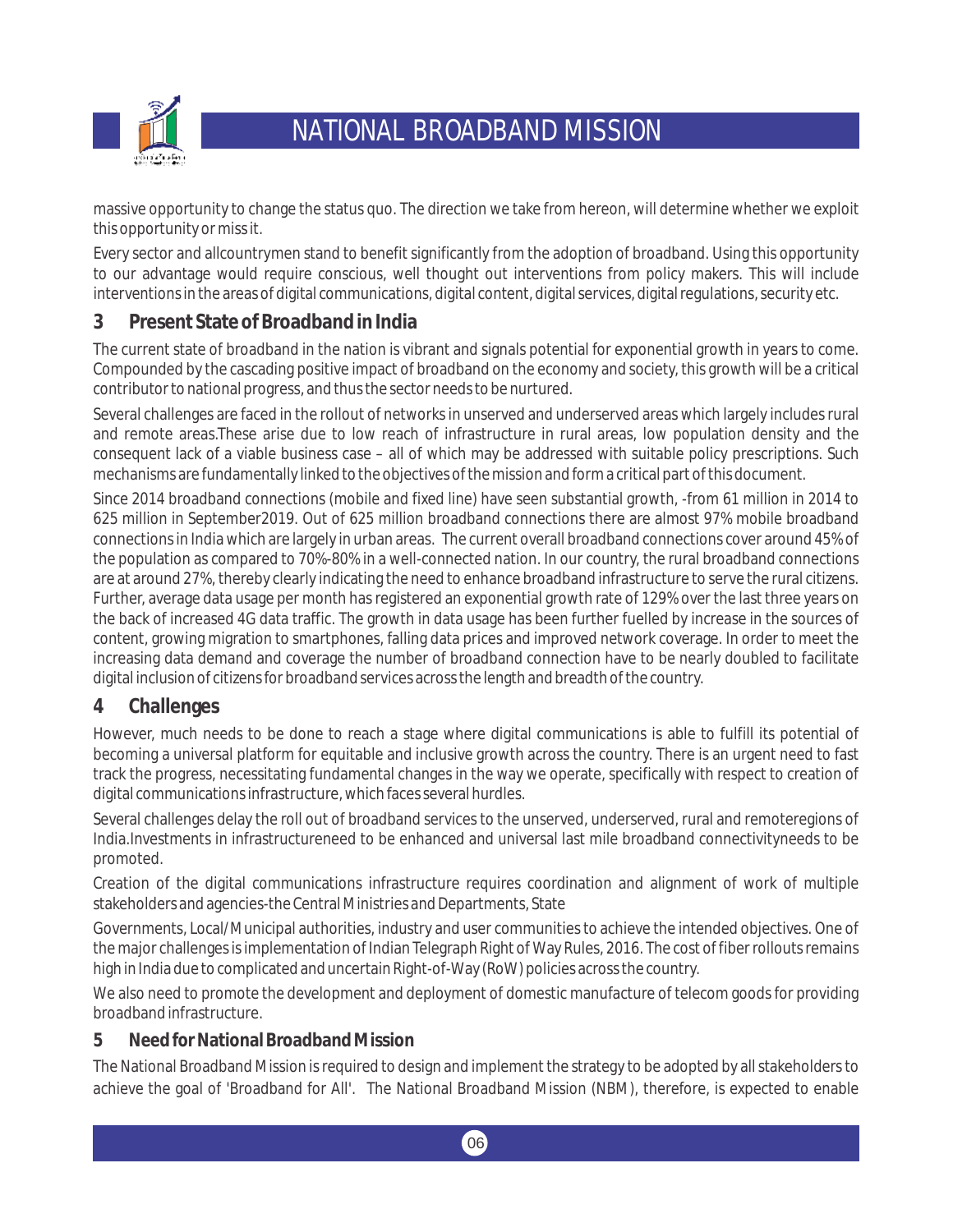

holistic measures which will provide equitable access to Digital Communications across all sections and strata of our society, and bridge the Digital Divide.

As the Indian economy accelerates towards achieving its millennium goals, it will require all the critical resources at its disposal for efficient, productive & sustainable development. Amongst the most basic resources that the nation needs to make available to ensure that forward movement is uniform and homogeneous access to broadband services provided over state-of-the-art efficient networks, to connect a large proportion of un-served and serve large volume subscriber traffic.

To fast track the progress for universalization of Digital Communications, coordination is required with a number of concerned stakeholders. The NDCP-2018 has envisaged the constitution of a National Broadband Mission (NBM), with the primary objective of facilitating the creation of digital communications infrastructure and provisioning of services thereon.

## **6 Vision of the National Broadband Mission**

To enable fast track growth of digital communications infrastructure, bridge the digital divide for digital empowerment and inclusion, provide affordable and universal access of broadband for all.

## **7 Objectives of the National Broadband Mission**

It is absolutely essential, given the demographics and the socio-economic dimensions of a vast and diverse nation such as our country, that the three principles of universality, affordability and quality are intrinsic features of broadband services. These three principles may be defined as:

**Universality:**Ubiquitous availability of broadband services to bridge digital divide

**Affordability:** Availability of affordable broadband services to every citizen of India to bridge the socio-economic divide

**Quality:**Availability of high speed and highly reliable broadband access to all

The Mission has been structured with strong emphasis on the above principles and promotes policies and activities to help the sector achieve its true potential.

To achieve the vision of National Broadband Mission in the next five years, the main objectives are:

- (a) To facilitate universal and equitable access to broadband services for growth and development throughout the country and especially in rural and remote areas
- (b) To address policy and regulatory changes required to accelerate the expansion and creation of digital infrastructure and services
- (c) Creation of a digital fiber map of the Digital Communications network and infrastructure, including Optical Fiber Cables and Towers, across the country
- (d) Work with all stakeholders including the concerned Ministries/ Departments/ Agencies, and Ministry of Finance, for enabling investments for the Mission
- (e) Work with the Department of Space, to make available adequate resources required for extending connectivity to far flung areas of country through satellite media
- (f) To encourage and promote adoption of innovative technologies for proliferation of broadband especially by the domestic industry
- (g) Seek cooperation from concerned stakeholders by developing innovative implementation models for Right of Way (RoW)

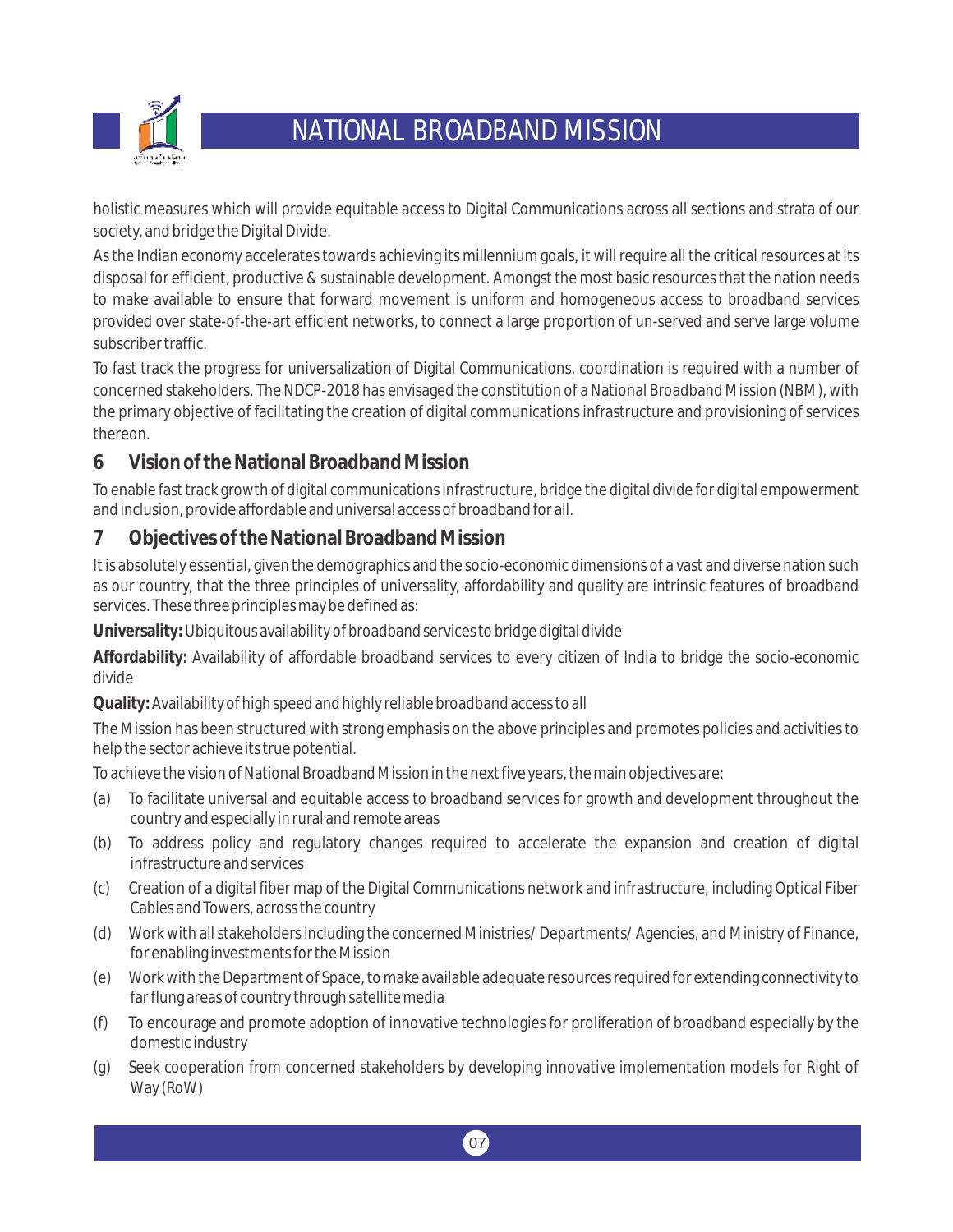

- (h) To work with States/UTs for having consistent policies pertaining to expansion of digital infrastructure including for RoW approvals required for laying of OFC
- (i) To develop a Broadband Readiness Index (BRI) to measure the availability of digital communications infrastructure and conducive policy ecosystem within a State/UT.
- (j) Promote direct and indirect employment as a result of development of Digital Communications infrastructure across the country and through the digital economy

### **8 Deliverables and Outcomes**

Implementation of the National Broadband Mission is expected to catapult India to the next phase of digital revolution thereby enabling inclusive participation of all citizens to create a truly digital society. Outcomes of National Broadband Mission are envisaged to fulfill the vision of 'Broadband for All' and fulfill the goals of the National Digital Communications Policy 2018.

The outcomes and deliverables of the Mission are:

#### **(a) All villages to have access to broadband by 2022**

To institutionalize Public Private Partnerships for leveraging the optical fiber networklaid under BharatNet and to provide last mile connectivity and broadband services to all villages by 2022 utilizing appropriate technologies, including optical fiber, radio networks, and satellite.

To make available benefits of broadband infrastructure to everyone in villages.

To provide high speed broadband access to key developmental institutions in rural areas viz. schools, colleges, health centers, anganbaricenters, police stations, post offices, government offices andother public institutions/associations.

#### **(b) Availability of high broadband speeds**

To provide infrastructure capable of delivering higher speeds of broadband upto 50 Mbps in a phased manner at par with those of emerging and developed countries and with availability across the country, wherever necessary.This will enable the interactions between Government, businesses and citizens become more digital based with high speed connectivity.

To provide high speed broadband for quality services on digital platforms, especially services centered around education, skilling, healthcare and financial services.

**(c) Accelerate Fiberization** 

To increase the present route length of 22 lakh kilometer the Optical Fiber Cable (OFC) to 50 lakh kilometer. This will be achieved through suitable incentive measures.

To work withthe States/UTs to have their RoW policy aligned with the Right of Way Rules notified by the Central Government.

To work with States/UTs and their agencies for supporting viable financial model for common duct.

To create a Broadband Readiness Index,to instill competition amongst States/UTs for a significant growth of fiber in the country.

**(d) To enhance connectivity and improve Quality of Service by increasing tower density**

To increase the tower density, to be at par with countries, leading in telecom infrastructure. The existing tower density is 0.42 towers per thousand population with around 5.65 lakh towers. This needs to be increased to 1.0 per thousand population, with setting up of an additional 10 lakh towers.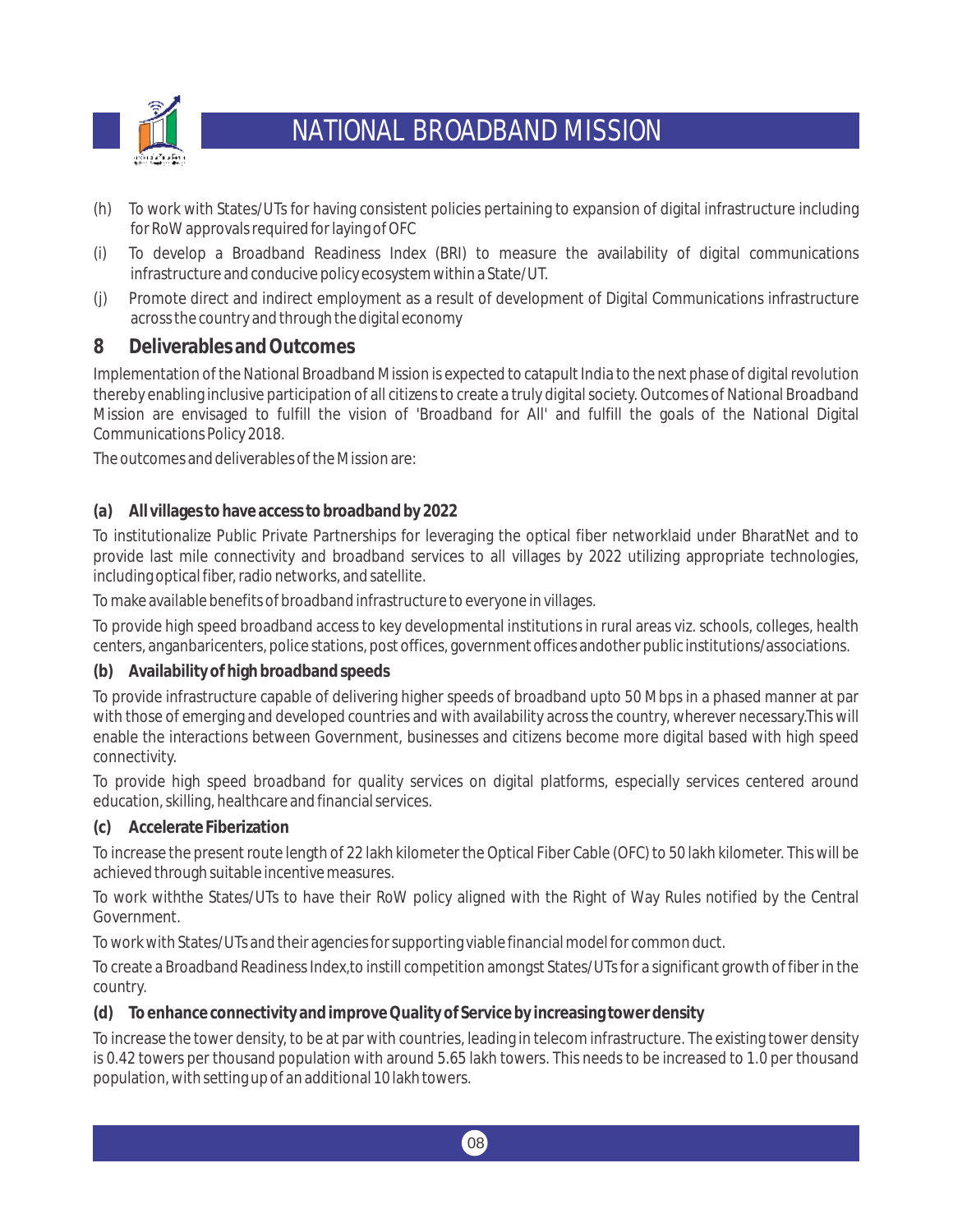

To address the demands of new and emerging technologies such as 5G more telecom towers will be added.

To cater to high mobile data consumption and phenomenal increase in the number of broadband users, the number of towers needs to be increased.

#### **(e) Increase fiberization of telecom towers**

To increase by around two and half times the number of fiberized telecom towers in the country.At present around 30% of telecom towers are connected on fiber which needs to be enhanced to at least at least 70% of the towers to be fiberised.

To address demands of large bandwidth as the average data consumption for each subscriber is continuously increasing.

To facilitate telecom towers to have robustbackhaul to cater to high volume data requirement and better quality of services.

**(f) Mapping of Fiber**

To create a Geographic Information System (GIS)based tool for accurate planning for new networks and seamless management of the entire integrated infrastructure.

To set up a National Fiber Grid for keeping record of the entire optical fiber network, within the country.

To compile such information which is both of strategic and tactical importance from the point of view of broadband proliferation andenhancing the security of digital communications infrastructure to Government and relevant stakeholders.

#### **(g) Facilitate rollout of 5G network and strengthening of 4G network**

To address high bandwidth required for deployment of 5G network.

To rollout 5G networks with the ability to completely transform the digital experience of all users and also to open more use cases across sectors – education, healthcare, agriculture, mobility, manufacturing, public safety etc.

To strengthen the existing 4G network by identifying gaps and augmenting required infrastructure

**(h) Promote Make in India**

To promote domestic manufacturing through participation of private players through appropriate policy measures to enable proliferation of wireless broadband services.

To incentivize homegrown broadband products in the network, through large scale trials and deployment.

To take forward country in value chain by promoting Make in India.

#### **9 Role of Stakeholders**

The creation of Digital Communications infrastructure requires coordination and alignment of work of multiple stakeholders and agencies across the Central Ministries/Departments, State /UT Governments, local authorities, industry and user communities. In order to achieve the objectives of the Mission, each key stakeholder, has a role.

## **Central Government**

Telecommunication falls in Union List as Entry 31 in the Seventh Schedule of the Constitution. Accordingly, the Central Government has a pivotal role in the implementation of the Mission and will co-ordinate with all stake holders. Central Government will design and implement policy and regulatory prescriptions for achieving the objectives of the Mission.

The infrastructure for the Mission will largely be provided by the Service Providers and Infrastructure Providers. The Central Government has to work with the States/UTs to address the challenges faced by Service Providers and Infrastructure Providers in rolling out the Mission. The Central Government will also set up various bodies at Central

 $09$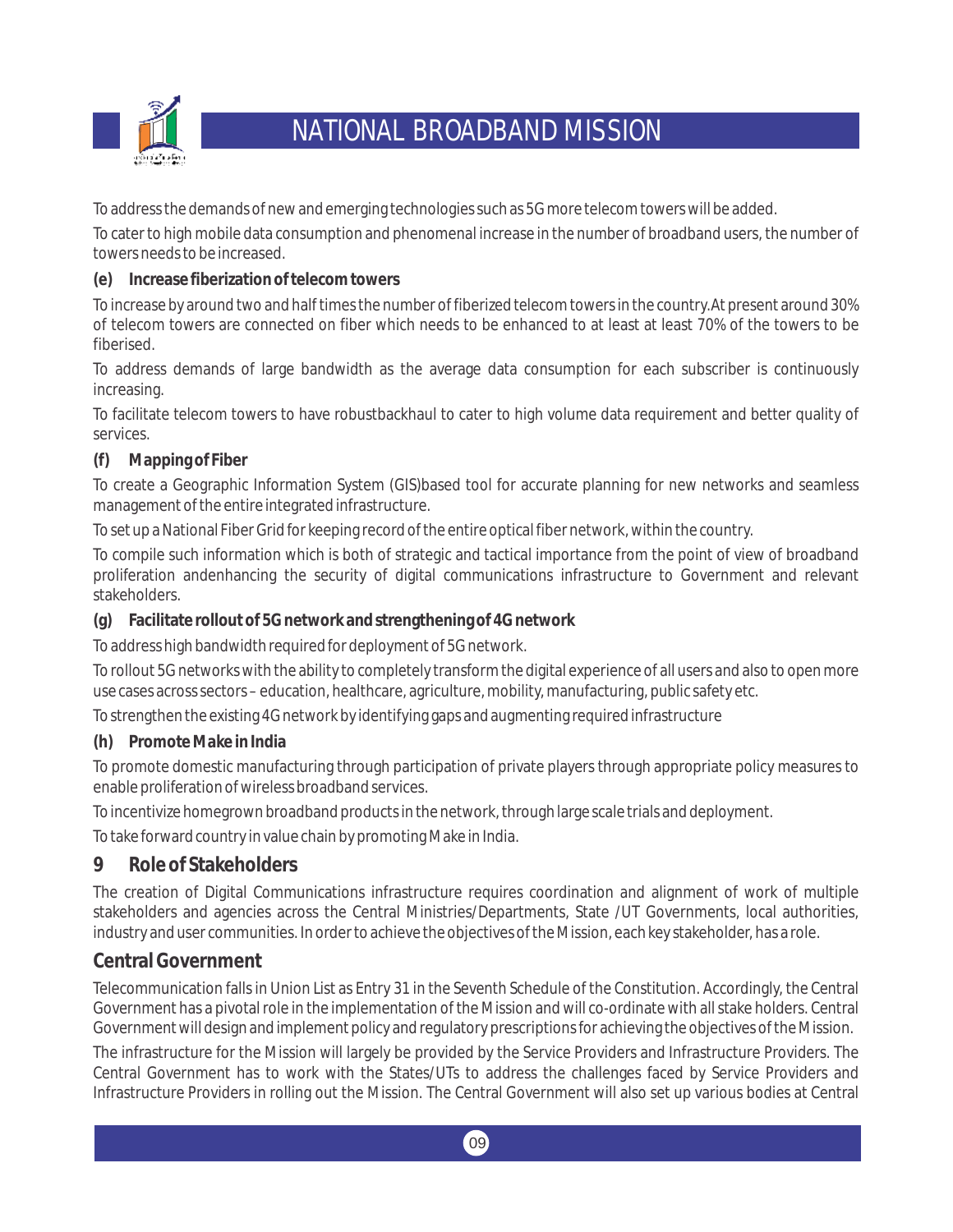

level and seek State/UTs also to set up similar bodies for taking forward the Mission. The Central Government willalso help to address the viability gaps in select segments and for incentivizing through fiscal and non-fiscal measures.

## **State / UT Governments/ Local Self Governments**

The benefits of connectivity are numerous and significant, especially in the case of less developed States. As part of the Mission, each State/UTwill be urged to support the endeavor for reaching of broadband to all villages. It would also be incumbent upon States/UTs to recognize the potential of broadband and reduce the regulatory hurdles that are considered impediments in proliferation of broadband in the States/UTs. The state must also make all efforts to sensitize local municipalities about the benefits of embracing telecommunications service through regular outreach programmes, designed to inform and encourage private participation at local level.

It is envisaged that the State Governments may leverage BharatNet to provide connectivity to development institutions such as hospitals, police stations, panchayat offices, schools and colleges, anganwadis, etc, from the BharatNet network. This initiative will go a long way in the delivery of e-Governance services such as e-health, eeducation, e-commerce, cashless transactions, etc. in rural areas.

#### **Industry**

India is one of the fastest growing and among the most affordable telecom markets in the world and industry being the most vital stakeholder will play the most significant role as part of this Mission. Industry is expected to embrace and participate in the policy reform process and play a pivotal role in achieving the vision of the Mission and thereby realizing the dream of Digital India. Huge infrastructure is required to be created for achieving the objectives of the Mission and this is only possible when the required investment is brought into the sector in next five years. This shall only be possible with the partnership of the industry which has to play the key role in maximizing investments, both domestic and foreign.

The Industry will have to work in tandem with the State Governments and other stakeholders to provide high quality, affordable, sustainable and universal access to broadband services to all the citizens.

## **Civil Society and Non-Governmental Organizations (NGOs)**

NGOs and activists can play a key role in hastening the introduction of internet in the lives of the rural masses.

NGOs and activists can go from village to village, spreading the word about the benefits of the internet and digital literacy, which are numerous.

Citizens in rural India can be encouraged to access Government Services, search for information online, undertake cashless transactions, etc. and hence use IT to actively participate in the process of nation building. This shall also help them to read the latest news, become politically aware, read about new farming techniques, sell their produce online, sell their handicrafts online, read about products, services and jobs available in nearby cities, buy household necessities online, and so on.

#### **Citizens**

The Citizens of India shall be the ultimate beneficiary of the Mission and its objectives and outcomes. They are the users and the best judge to provide feedback on the nature and quality of services being provided. The user feedback will be the determinant to ascertain that the Mission has achieved its objectives of its reach and spread. The users are the main source of revenue and feedback mechanisms will have to be inbuilt to take their inputs by the Government and the licensees. The demand of citizens and how the Mission has led to ease of living will determine its success.

With active participation of citizens the digital potential will lead to sustainable economic development of the country, with equitable and universal access to digital resources and opportunities.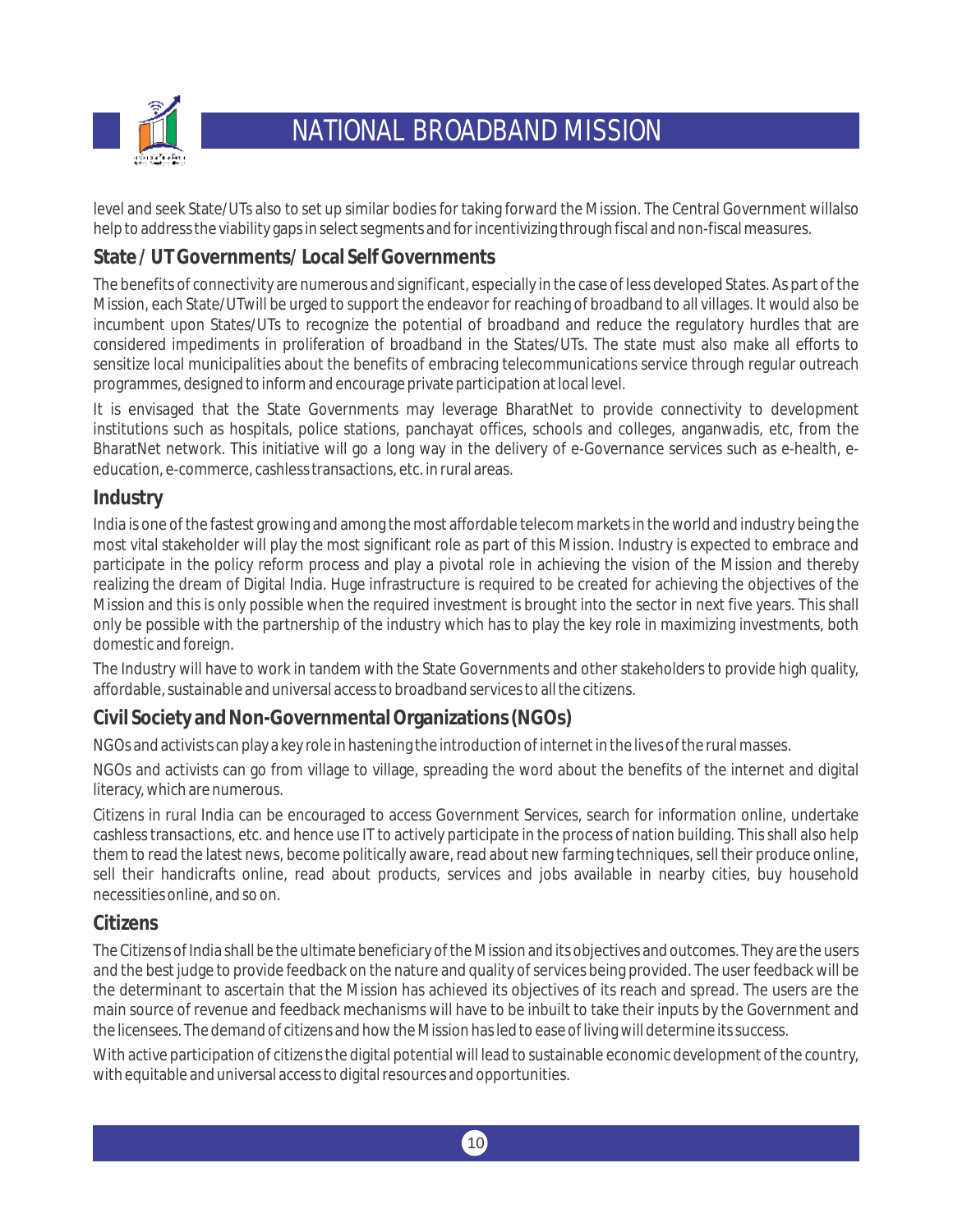

## **10 Implementation Structure**

To steer, drive and achieve the Mission's objectives, the National Broadband Mission will be set up in the Department of Telecommunications. The Mission will consist of a Governing Council for Broadband at Apex level, Broadband Steering Committee and Mission Directorate as the executive arm of the Mission. Further, the States/UTs will be asked to set up a State Broadband Committee.

## **Governing Council for Broadband**

The Mission will be overseen by the Governing Council for Broadband to be headed by the Minister of Communications and will comprise of the following members –

| <b>Minister of Communications</b>           | Chairperson            |
|---------------------------------------------|------------------------|
| Minister of State for Communications        | Co-Chair               |
| CEO, Niti Aayog                             | Member                 |
| Secretary, Department of Economic Affairs   | Member                 |
| Secretary, Meity                            | Member                 |
| Secretary, Morth                            | Member                 |
| Secretary, Petroleum & Natural Gas          | Member                 |
| Secretary, Environment & Forest             | Member                 |
| Secretary, Power                            | Member                 |
| Secretary, Housing & Urban Affairs          | Member                 |
| Secretary, Department of Space              | <b>Member</b>          |
| Chairman, Railway Board                     | Member                 |
| Secretary, Department of Telecommunications | <b>Member Convener</b> |

The Governing Council for Broadband will have following functions:

- (a) Provide overall guidance and policy direction
- (b) Decide on forming Sub-Missions in high priority areas, as per requirement
- (c) Review overall progress and development of Mission activities

The Council may incorporate other Ministries and experts as per requirement and will meet twice a year.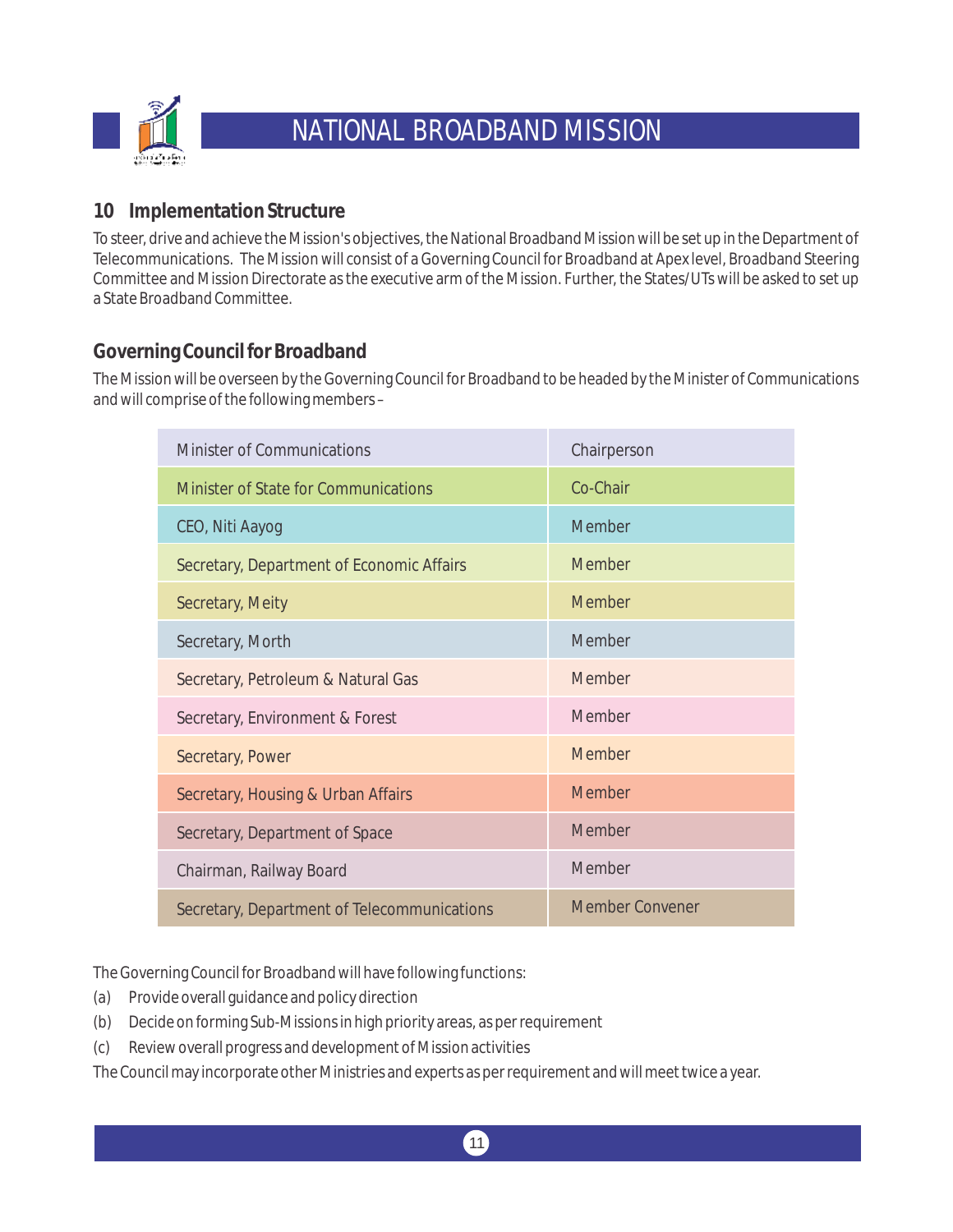

## **Broadband Steering Committee**

The BroadbandSteering Committeewill be headed by Secretary (Telecom) comprising of the following members:

The BroadbandSteering Committee will have following functions:

- (a) Facilitate implementation of Mission activities as per the decisions of the Governing Council
- (b) Set targets and approve annual Mission Plan

| Secretary, Department of Telecom                                 | Chairperson            |
|------------------------------------------------------------------|------------------------|
| Administrator, USOF                                              | <b>Member</b>          |
| Representatives from<br>(Not below the level of Joint Secretary) |                        |
| Niti Aayog                                                       | Member                 |
| Department of Economic Affairs                                   | Member                 |
| <b>MeitY</b>                                                     | Member                 |
| <b>MoRTH</b>                                                     | Member                 |
| Petroleum & Natural Gas                                          | Member                 |
| <b>Environment &amp; Forest</b>                                  | Member                 |
| Power                                                            | <b>Member</b>          |
| Housing & Urban Affairs                                          | Member                 |
| Department of Space                                              | Member                 |
| Railway Board                                                    | <b>Member</b>          |
| Joint Secretary and Mission Director, Department<br>of Telecom   | <b>Member Convenor</b> |

- (c) Review and monitor overall progress of Mission activities
- (d) Address inter-departmental and State related execution issues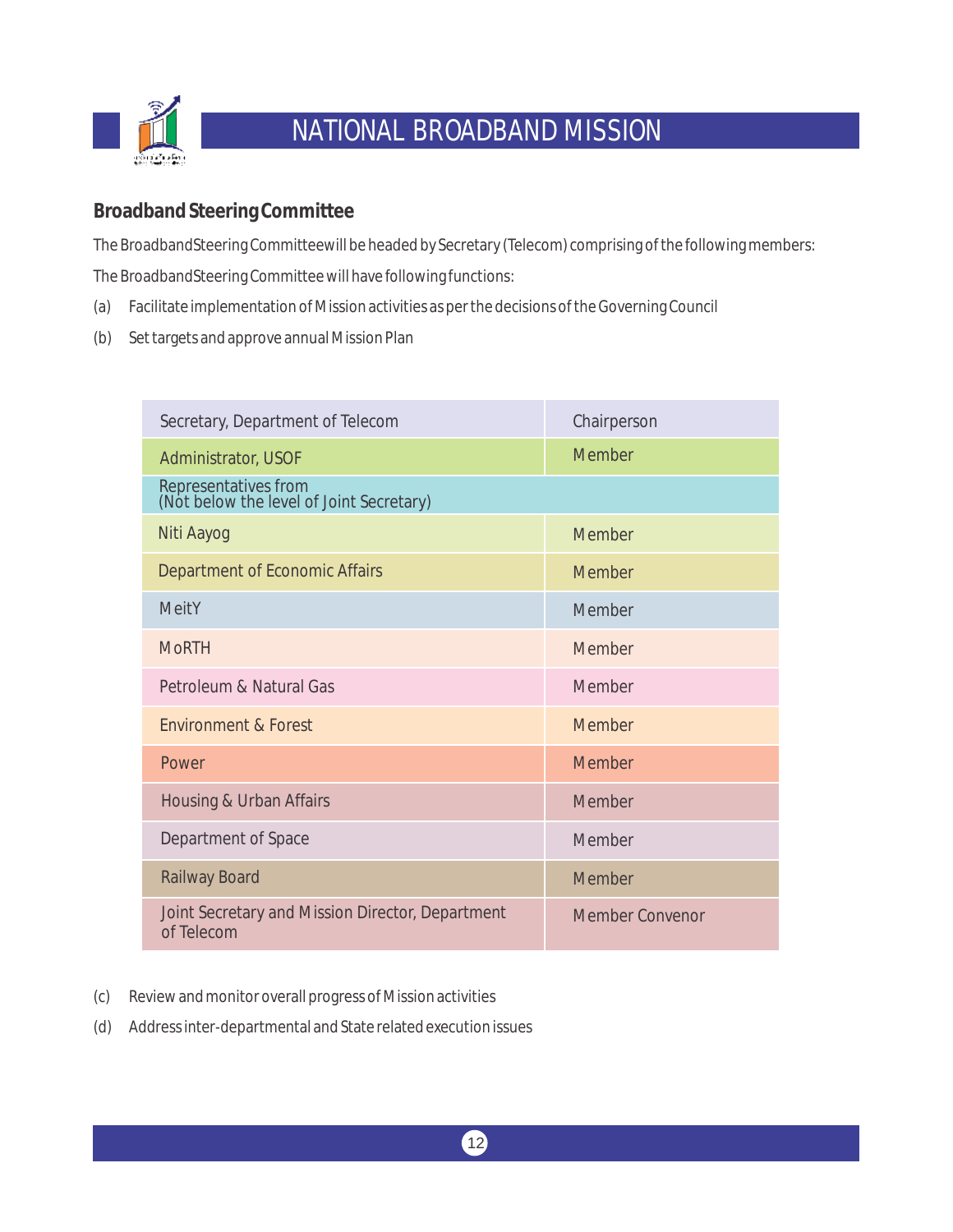

The Committee may incorporate representation from other Ministries / Departments and experts as per requirement.

## **State Broadband Committee**

or effective implementation of the mission and proliferation of broadband in the States, the State Governments will also be encouraged to set up a State Broadband Committee with following composition;

| Chief Secretary of respective State Government                                  | Chairman               |
|---------------------------------------------------------------------------------|------------------------|
| Secretary (Information Technology) of respective State Government               | Member                 |
| Secretary (Urban Development) of respective State Government                    | Member                 |
| Secretary (PWD) of respective State Government                                  | Member                 |
| Secretary (Forest and Environment) of respective State Government               | Member                 |
| Advisor / Sr. DDG of DoT working in the Licensed Service Area (LSA)             | Member Convener        |
| CGM, Bharat Sanchar Nigam Ltd.                                                  | <b>Special Invitee</b> |
| CGM, Bharat Broadband Nigam Ltd.                                                | <b>Special Invitee</b> |
| Representative of the Cellular Operations Association of India (COAI)           | <b>Special Invitee</b> |
| Representative of the Tower and Infrastructure Providers Association<br>(TAIPA) | Special Invitee        |

Functions of State Broadband Committee will be as follows:

- (a) To advice, either suo-moto or on a request from the Governing Council or Steering Committee on the matters relating to accomplishment of the objectives of the Mission concerning the State
- (b) To facilitate implementation of the guidelines issued by the Governing Council or Steering Committee enabling expansion of broadband services for the socio-economic development of the State
- (c) To address all matters regarding Broadband Readiness Index (BRI)
- (d) Monitoring and evaluation of the work of Mission pertaining to the State

The Committee may meet once every quarter and call other Departments of State Government and experts as per requirement.

## **Mission Directorate**

The Governing Council and the Steering Committee will be assisted by a Mission Directorate. Mission will be headed by Mission Director who shall be an officer of the level of Joint Secretary to the Govt. of India. He shall be assisted by one officer of the level of Director who and other subordinate staff and consultants. The manpower from the Mission shall be provided from the existing establishment. However, Mission Director can hire consultants and ministerial staff in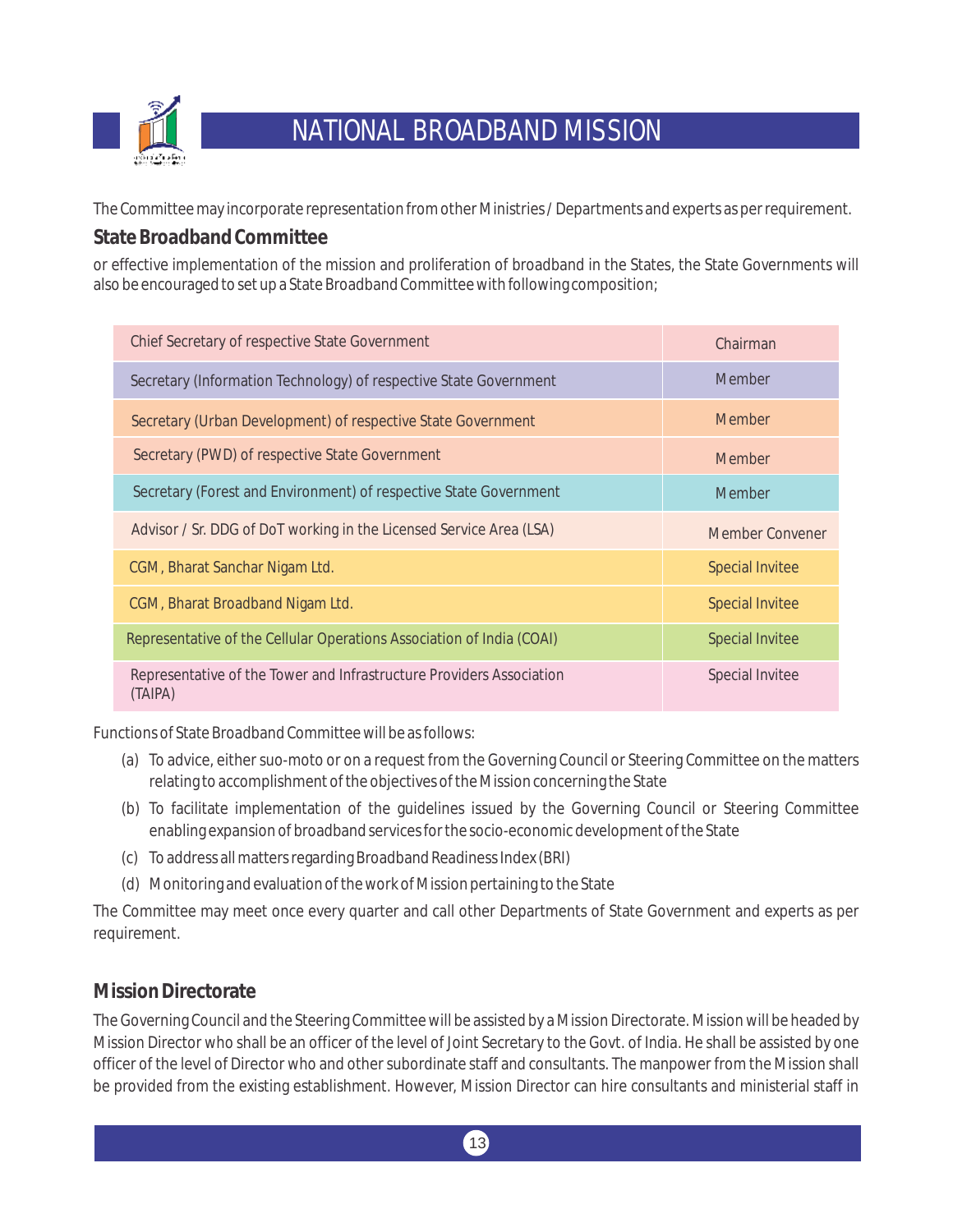

case of functional requirements.

The Functions of Mission Directorate will be as follows:

- (a) To monitor Mission activities at the National / State levels
- (b) To coordinate with all the Central Ministries / Departments and State / UT Governments, PSUs, different Wings of DoT, for implementation of all decisions of the Governing Council and the Steering Committee
- (c) Any other work necessary for successful implementation of the Mission

## **11 Annual Implementation Plan**

|                                                         | 1-year         | 2-year | 3-year          | 4-year | 5-year |
|---------------------------------------------------------|----------------|--------|-----------------|--------|--------|
| <b>Broadband Connectivity</b><br>to villages (%)        | 50%            | 60%    | 100%            |        |        |
| Availability of broadband<br>speeds (Mbps)              | $\overline{4}$ | 10     | 25              | 30     | 50     |
| Fiberization (Lakh Kms)<br>Cumulative                   | 24             | 27     | 30              | 40     | 50     |
| Towers (in lakhs)<br>Cumulative                         | $\overline{7}$ | 8      | 10 <sup>°</sup> | 12     | 15     |
| <b>Fiberization of Telecom</b><br>Towers (%) Cumulative | 35             | 45     | 55              | 65     | 70     |
| Mapping of<br><b>Fiber Cumulative</b>                   | 10%            | 40%    | 60%             | 80%    | 100%   |

State/ District specific targets, aligned to the overall targets provided above, maybe defined by the State Broadband Committee for implementation of the National Broadband Mission.

## **12 Funding**

Digital Communications industry is extremely capital intensive by the very nature of the services and products that industry offers. Therefore, the quantum and timelines of investment brought into the sector, generally is a very good indicator of the health and long-term prospects of the sector. The NDCP-18 envisages an investment of around USD100 billion over the next 3 to 4 years in the telecom sector in order to achieve the objectives of the policy.

It is estimated that most of the required investment is estimated to be done in creating the digital communications infrastructure as below –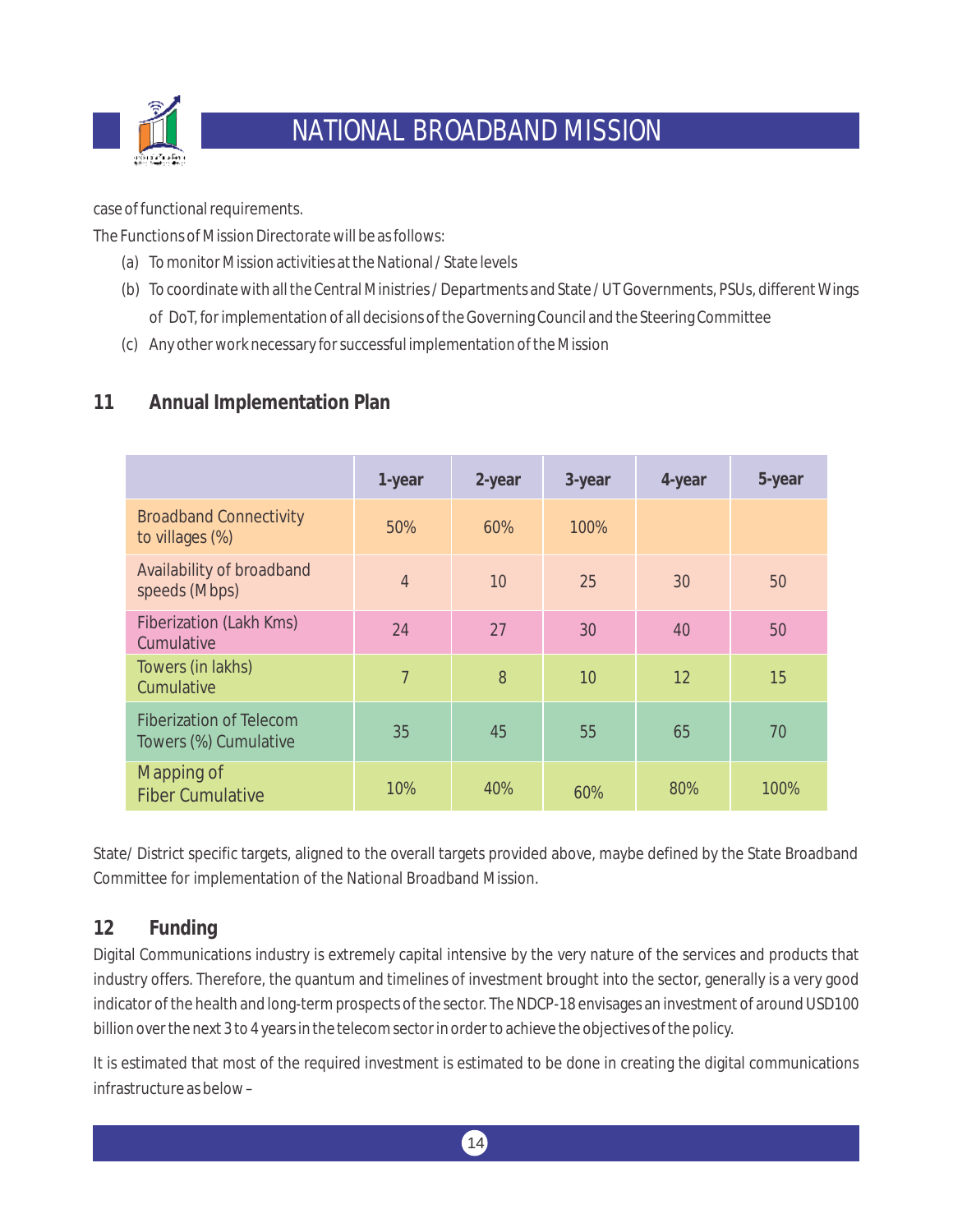

| Infrastructure Component                                                        | Investment (In billion USD) |
|---------------------------------------------------------------------------------|-----------------------------|
| Investment of establishing Telecom Towers                                       | 35                          |
| Investment in Optical Fiber Infrastructure                                      | 30                          |
| Investment in other resources like spectrum, R&D and<br>other network resources | 35                          |
| Total                                                                           | 100                         |

This envisaged investment of \$100 billionis to be catalyzed largely by the industry, with Government contributing around 10% of this through the Universal Service Obligation Fund (USOF).

Keeping in view the large amount of investment required funding through Public Private Partnerships (PPP) will also be explored as there are challenges in extending coverage to remote and far flung areas. Therefore, suitable PPP models may be adopted to help bring last mile connectivity to the unserved and underserved regions of India for providing requiredsustainable technologies to these areas under the Mission.

Since most of the investment will be from private sector in order to attract investment and provide incentives, the strategies outlined in National Digital Communication Policy (NDCP) 2018 will guide the Mission.

## **13 Monitoring and Evaluation**

In order to evaluate and assess the direction in which the Mission is proceeding on the timelines and roadmap and to see that objectives and outcomes of the National Broadband Mission are achieved, there is a requirement to continuously monitor at different levels. In this regard, the Mission may have monitoring at three levels – Central, State and District/Municipal. At the Central level the work may be carried out by the Broadband Steering Committee, while at the State level by State Broadband Committee. For monitoring at the District/Municipal level the States/UTs may require to set up a District level Committee.

**Monitoring at Centrallevel -**Monitoring and evaluation of the progress of the Mission is one of the functions of the Broadband Steering Committee. One of the standing agenda item during meetings of the Steering Committee to be held every three months shall be to review the implementation status the Mission and to take necessary policy decisions to fast track implementation.

**Monitoring at State level -** The State Broadband Committee which shall be meeting every quarter will monitor and evaluate the progress of the Mission in respective State and will send report to the Broadband Steering Committee. The State Broadband Committee may also appoint nodal officers in each district / municipal area for better monitoring.

**District/ Municipal Monitoring Committee -**States/UTs may set up a District level Committee to monitor the progress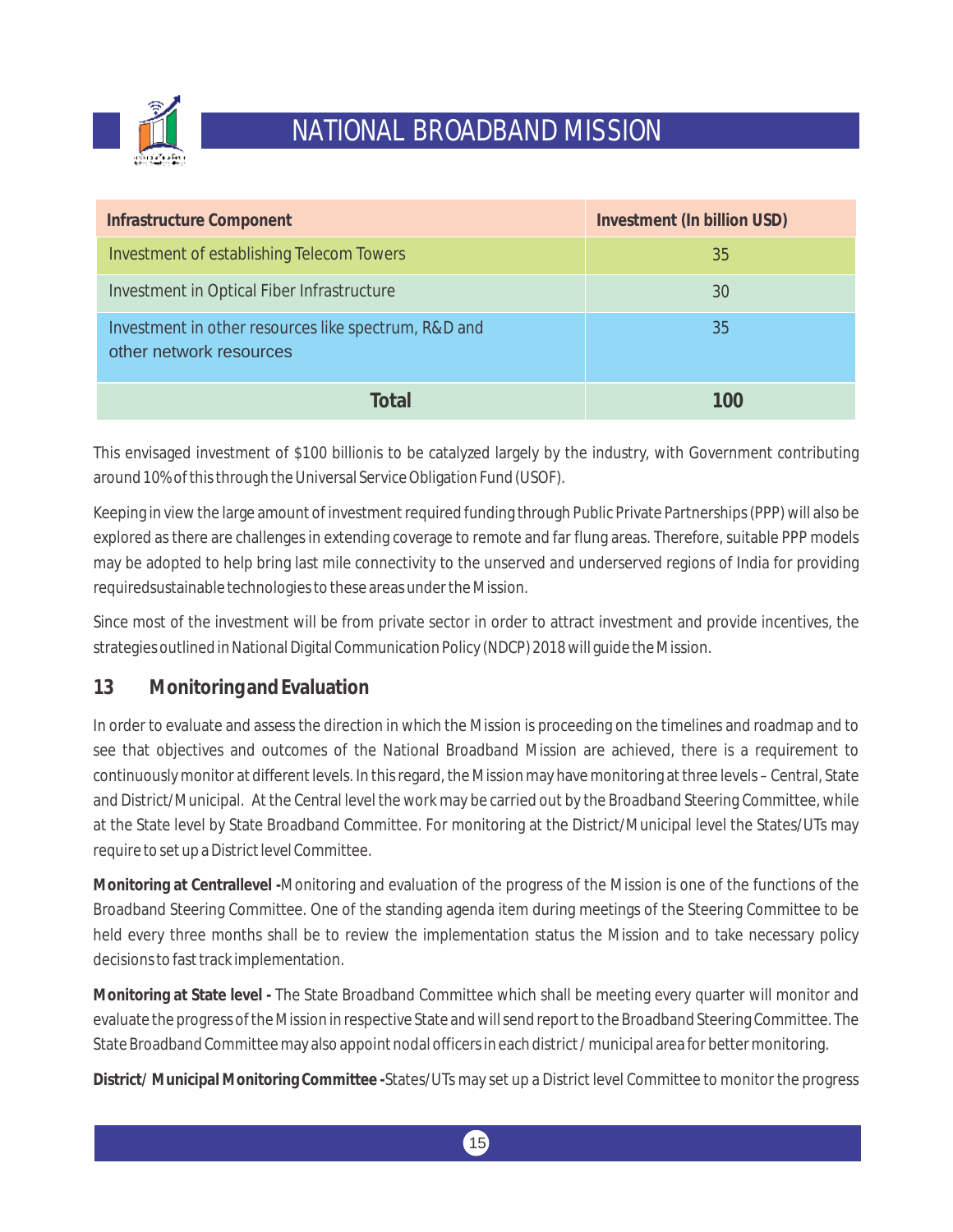

of the Mission within the District / Municipal area on monthly basis and may submit its report to the State Broadband Committee.

**Monitoring Dashboard** - For effective and efficient monitoring and reporting of the National Broadband Mission, a common dashboard and reporting tool will be created by Department of Telecommunications, Ministry of Communications, Government of India, to track the progress of the National Broadband Mission across each State and District of the country.

\*\*\*\*\*